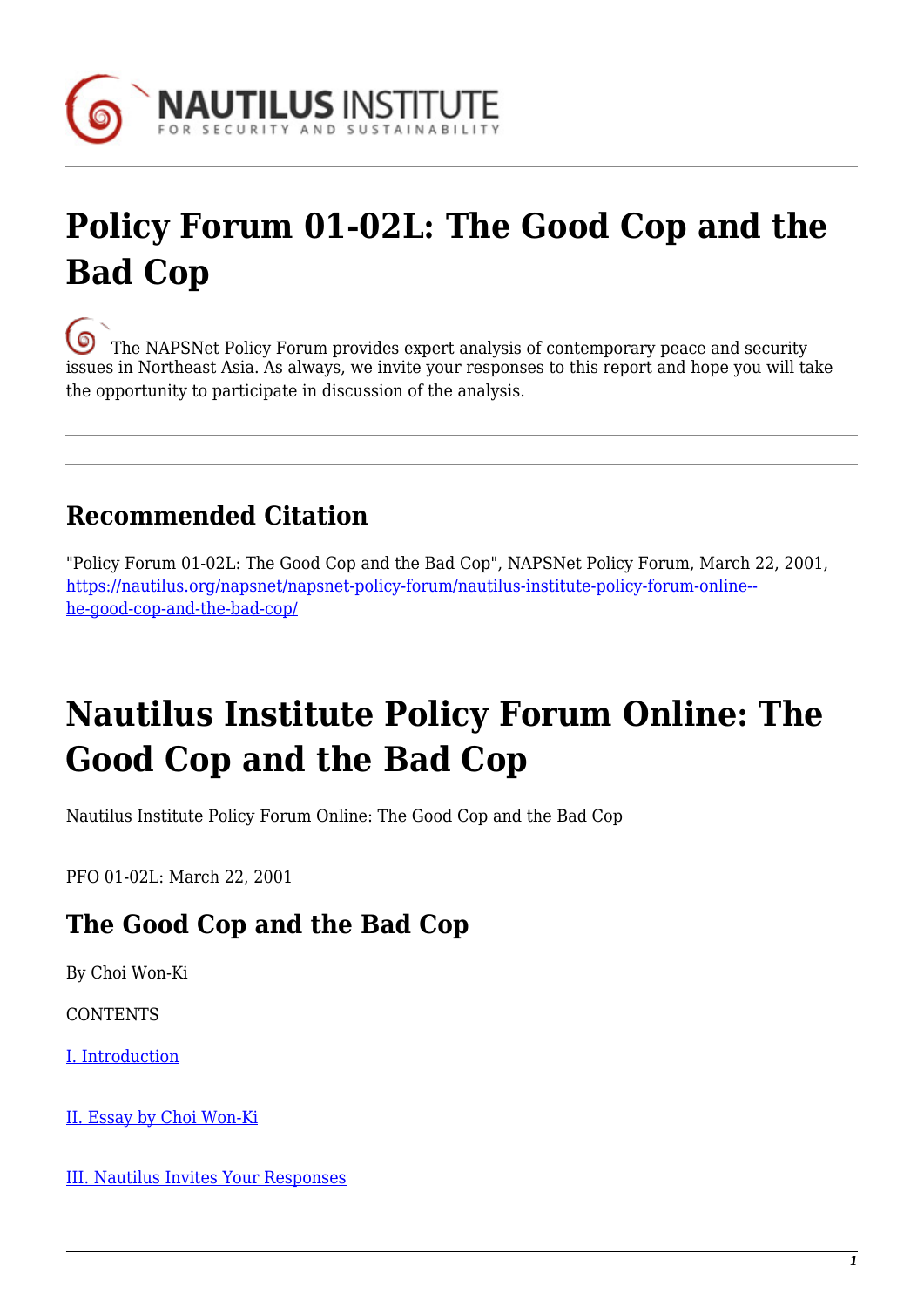[Go to essay by Toloraya](https://nautilus.org/publications/essays/napsnet/forum/policy-forum-archive/nautilus-institute-policy-forum-online-korean-peninsula-are-there-things-more-important-than-peace/)

## **March 20, 2001**

[Go to second essay by Foster-Carter](https://nautilus.org/publications/essays/napsnet/forum/policy-forum-archive/nautilus-institute-policy-forum-online-bush-should-listen-to-a-korean-elder-statesman/)

### **March 13, 2001**

[Go to second essay by Taylor](https://nautilus.org/publications/essays/napsnet/forum/policy-forum-archive/nautilus-institute-policy-forum-online-north-korea-avoid-another-crossroads/)

### **March 13, 2001**

[Go to first essay by Taylor](https://nautilus.org/publications/essays/napsnet/forum/policy-forum-archive/nautilus-institute-policy-forum-online-north-korea-policy-steady-as-she-goes/)

### **March 7, 2001**

[Go to first essay by Foster-Carter](https://nautilus.org/publications/essays/napsnet/forum/policy-forum-archive/nautilus-institute-pfo-dove-myths-no-better-than-hawk-myths/)

#### **March 7, 2001**

[Go to essay by Sigal](https://nautilus.org/publications/essays/napsnet/forum/policy-forum-archive/nautilus-institute-pfo-01-02c-six-myths-about-dealing-with-pyongyang/)

#### **February 20, 2001**

[Go to essay by Pinkston](https://nautilus.org/publications/essays/napsnet/forum/policy-forum-archive/nautilus-institute-policy-forum-online-dprk-economic-reforms-and-u-s-security-policy-in-northeast-asia/)

### **February 20, 2001**

[Go to essay by Cheong](https://nautilus.org/publications/essays/napsnet/forum/policy-forum-archive/nautilus-institute-policy-forum-online-inauguration-of-president-bush-and-alliance-between-china-and-north-korea/)

### **January 31, 2001**

#### <span id="page-1-0"></span> **I. Introduction**

This essay was written by Choi Won-Ki, Editor and Researcher with the Joongang Daily in Seoul. Choi discusses ROK President Kim Dae-jung's recent visit to the US and Kim's meetings with US officials. This is the tenth in a series on the future of US relations with Northeast Asian countries under the administration of incoming US President George W. Bush.

Choi states that Kim seems unable to convince Bush to follow his Sunshine Policy for warming relations with the DPRK. Choi argues that the internal inconsistency in the US, combined with the US-ROK difference over how to approach the DPRK, created such confusion in the DPRK over future policy that leader Kim Jong-il cancelled the inter-Korean Ministers' meeting scheduled for after the summit. Choi concludes with the argument that Kim Jong-il can now either cooperate with Kim Daejung or abandon the peace effort entirely.

#### <span id="page-1-1"></span> **II. Essay by Choi Won-Ki**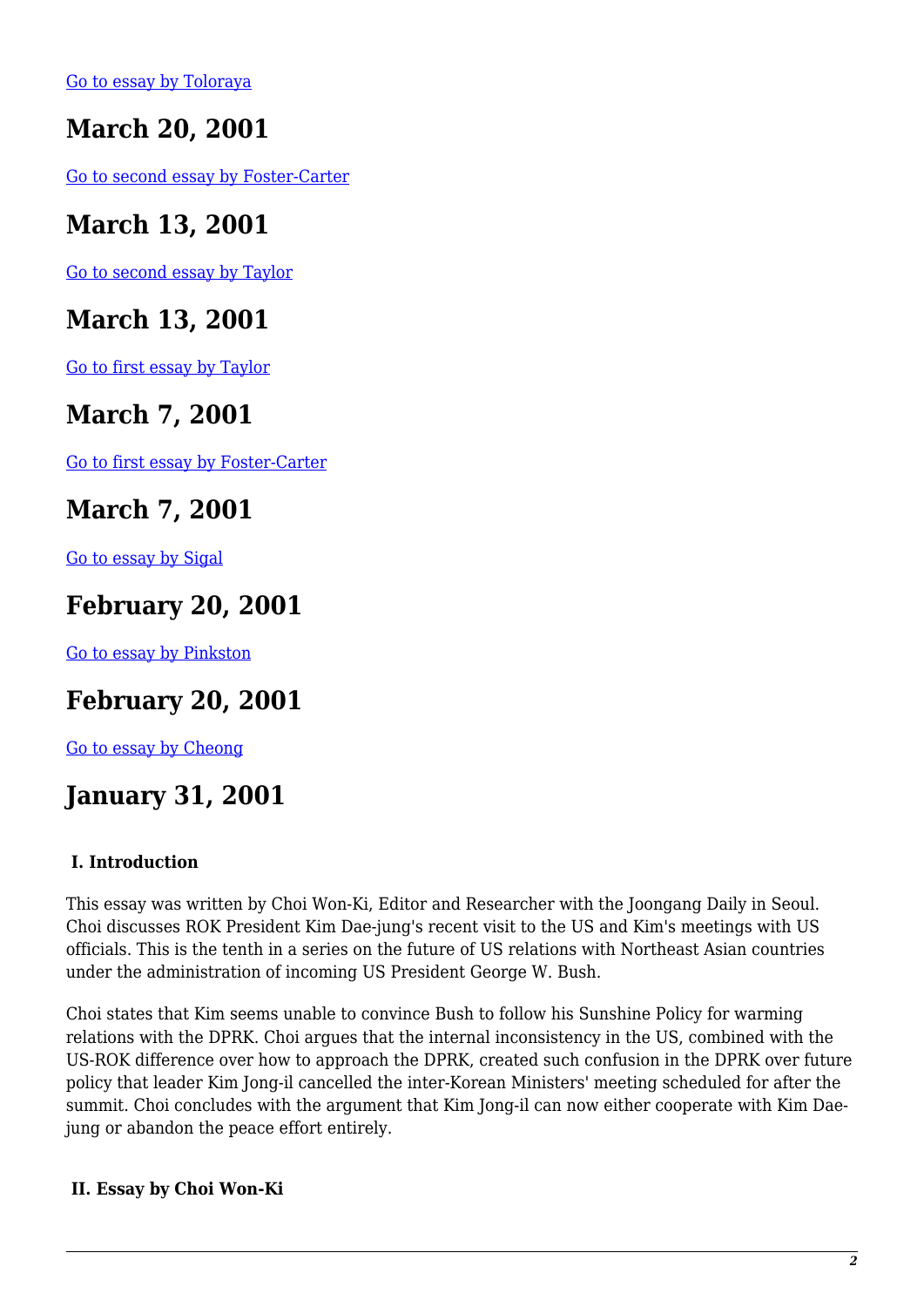"The Good Cop and the Bad Cop" By Choi Won-ki

With a little movie background, the latest ROK-U.S. summit could be described as Sleepless in Washington for the South Korean President Kim Dae-jung. President Kim, also the sole director of the rapprochement policy for past 3 years, proposed that his U.S. counterpart President George W. Bush adopt his Sunshine Only theme. But try as he may, Bush revealed he rather preferred the theme from the Star Wars. It seems like President Kim will have to sing his favorite tune in a bit lower tone from now on.

President Kim remained Sleepless not just in Washington but in Seoul as well. By the time President Kim arrived for the summit his eyes, diagnosed as subconjunctival ecchymosis were all bloodshot and swelled due his two-week-long search to come up with the right strategy to win over Bush. And Bush during the talks proved himself to be exactly the man President Kim has worried so much.

Back in December 14, 2000 when Bush was admitted as the 43rd President of the United States, Blue House in Seoul instantly fell sober for to Seoul it was like the return of the Cold War spirit. Knowing that the Republican Party has strongly criticized Clinton administration's past 8-year engagement policy to North, Seoul government expressed concern on possibility of U.S. ruining the hard-earned reconciliatory mood.

Even more baffling was President George W. Bush's severe lack of understanding of Korean Peninsula matters. Bush for all his life never lived away of Texas and hardly traveled anywhere else save his trip to Mexico. I mean, he did travel abroad, about three times - which is still far from sufficient.

Bush's security team wasn't much help in lifting any of the burdens either. The Peninsula experts like Colin Powell the secretary of state, Condoleeza Rice, national security advisor, Richard Armitage deputy secretary of state, Paul Wolfowitz the deputy secretary of defense all shared one little problem -their obsolete perception of North. Whatever point of view they had in North came from the 80s, an idea mothballed 20 years ago. Some help that would do for Kim's latest attempt to break down the final remnant of the Cold War era.

After going through countless sleepless nights President Kim finally came up with special lecturing note for junior Bush. The particular notebook carried contents of Kim's live experience in Pyongyang during the first-ever inter-Korea summit meeting which took place last June. Kim would go great lengths to tell Bush what a reasonable fellow Kim Jong-il was and how hard working this guy is to make new changes in his Stalinist State, citing the example of Chairman Kim's inspection to economic zone in China. Thus Kim would wrap up his lecture by advising Bush it would be wiser to go after his comprehensive reciprocity strategy to break down the final wall of the Cold War. Kim even prepared himself to elucidate on his Peace Declaration plan which he has saved for the second inter-Korean summit slated for this year.

The result turned out to be less than satisfactory. The Student Bush didn't seem to be much taken with Lecturer Kim's Sunshine Theory.

First of all, Bush made it known during the press conference that he has strong skepticism toward the North Korean leadership. Even worse, Bush by continuing to use vocabularies like transparency and verification made evident that he is indeed viewing North as a little evil empire, typical of Republican ideology.

The overall atmosphere of the talks didn't look so fine, either. After the summit Bush said that the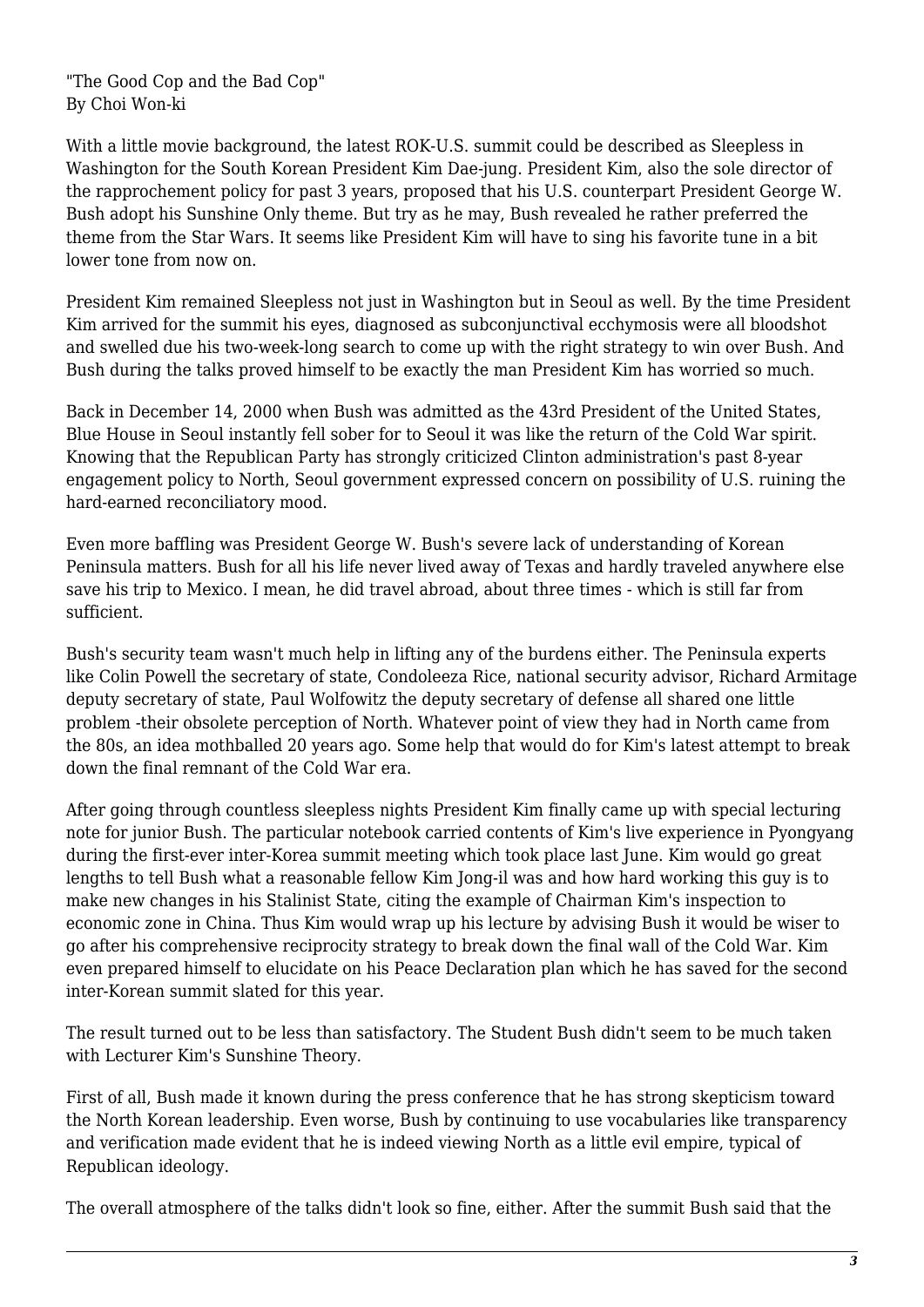two sides has discussed in candid and frank manner. Frank and candid is another expression for discord. The standard expression for diplomatic dialogue is harm and courteous? The Daily Telegraph and The Economist focusing on that very phrase wrote that President Kim is probably disappointed with the latest summit. The speculation was echoed by one of the experts in Seoul who described the whole incident as going for the wool and returning home shorn? The joint statement formed with a total of 1,122 letters after the summit also made plain who got the upper hand of the matter. Kim said that the two sides agreed to dismantle the Cold War structure in the Korean Peninsula but nowhere in the joint revealed the fact. Seoul also tried to express the National Missile Defense program as blurry as possible. The alternative phrase Seoul initially had in mind as Defense System? But meeting with the harsh pressure of the White House the two sides settled for Missile Defense- which is still slightly going against the prior ROK-Russian statement sealed in Feb. 27. That should guarantee future dispute with Russia's Anti Ballistic Missile treaty.

The conflict reached its height as the White House and State Secretary expressed conflicting views concerning the issues of the communist state. Colin Powell, the U.S. Secretary of State, upon President Kim's arrival on March 6 in American time displayed a milder manner pointing out that President Bush would pick up from where former President Clinton has left behind. However the next day he changed his tune by denouncing North as a threat and denied further prospects on U.S.'s negotiation with the North any time soon. On the 8th, Powell stepped even further by pointing out Chairman Kim as a despot and spelled doom for North's open-door policy. The source in Washington related to Powell's confused hot-and-cold statements said Powell received harsh criticism from the hawkish aides of the Bush administration for his relatively soft speech made on the 6th.

However not all was lost in the summit. The unexpected resurrection of North-South Basic Agreement was for one is a good example. In the wake of harsher-than-expected attitude from Bush, Kim announced during his luncheon speech on the 8th that he would resolve the inter-Korean relations based on North-South Basic Agreement which was buried for nearly a decade. Clinched back in 1992, the Basic Agreement ended up as a mere scrap of paper by failing to secure solid binding methods.

Then there's someone else who found oneself in the hot water. Lee Joung-binn, the Minister of Foreign Affairs and Trade, is the unlucky one who was forced to express regrets four times in a row on behalf of President Kim on matters regarding the NMD expression stipulated in the joint ROK-Russia statement. Lee would probably go down on Korean history as the Ministry who said "sorry" a bit too much.

As we wrap up the whole summit, consider something else. The conflict that has newly risen between Washington and Pyongyang may not be such a bad deal after all. For past two years despite President Kim's broad, give-it-all-policy, all Pyongyang really had in mind was Washington. Seoul was just a temporary station to get them to the right track and nothing more. During the Clinton-era when Sunshine was all the more bright from both sides, Pyongyang was able to go back and forth from Washington and Seoul taking full advantage of trilateral relations - until sudden gust of wind from the U.S's side abruptly ended all that. Note that it's only the ties between U.S.-North that has changed. The Seoul-Pyongyang remain firm. Who would North stick to from now on?

Therefore in typical diplomatic terms it is safe to point out that Bush has assumed the role of the Bad Cop and Kim, the Good Cop? Maybe Kim and Bush have planned all this from the start luring Chairman Kim to take the bait.

Kim Jong-il, Outraged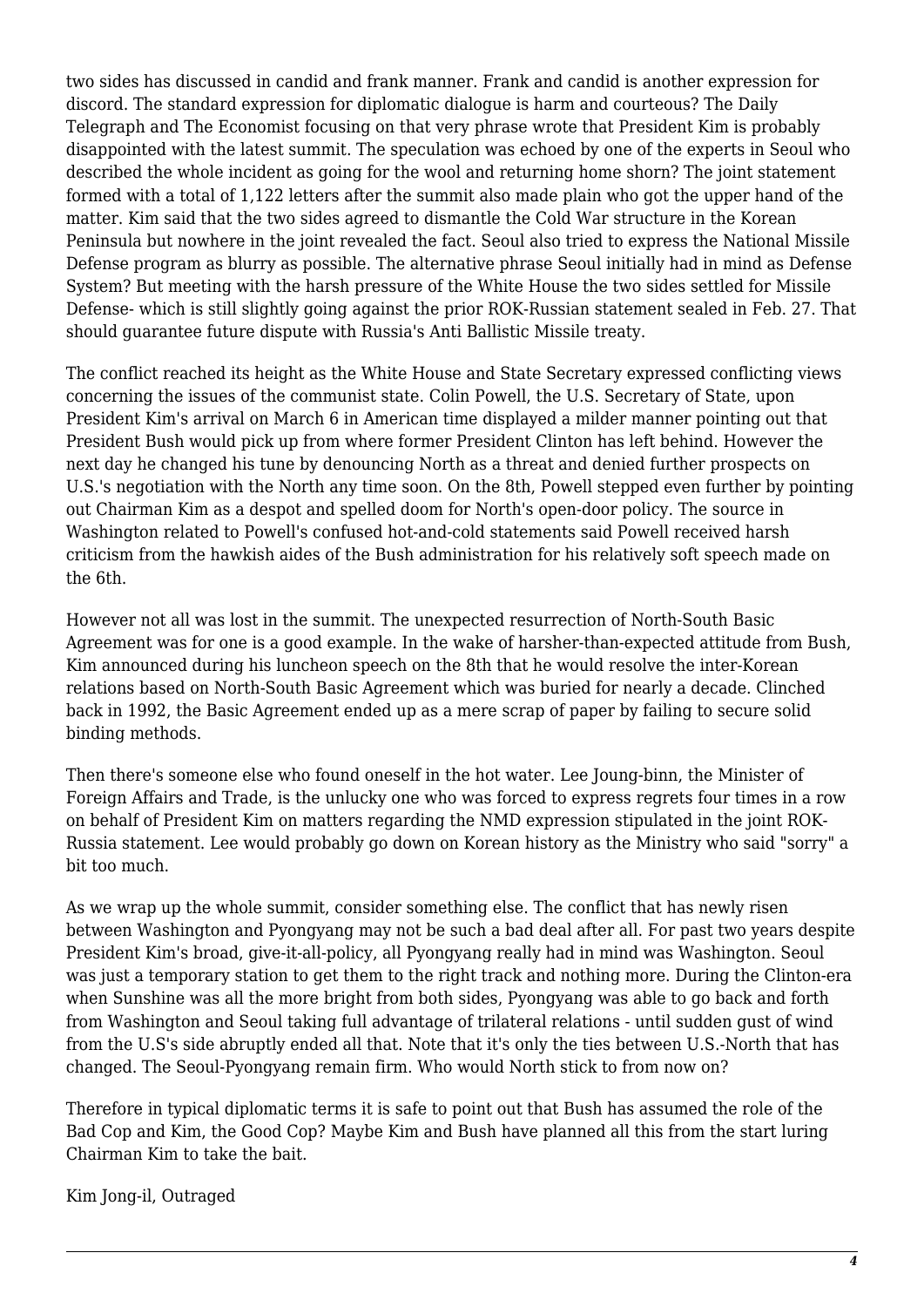Interestingly enough, it seems like the two summits went too far on their make-believe acts. The conflicting views of the two summits were madly covered by big and small media in both U.S. and South Korea leaving Chairman Kim in the reclusive state to fall into utter confusion. So confused was he that he later suspended the inter- Korean cabinet meeting indefinitely.

The conservative North Korea watchers in Seoul see the North's latest conduct as an ominous sign that suggest possible cancellation of the second inter-Korean summit. Kim Dal-sul the former senior member of Office of the South-North Dialogue who has been observing Pyongyang for past 20 years pointed out that Pyongyang may have found itself suddenly entrapped. The recent ROK-U.S. summit could have drawn some kind of wall that prevent North from implementing its own reunification scheme. According to his explanation what Pyongyang is likely to have in mind for the second inter-Korean meeting was an establishment of joint reunification body that would allow North to wield certain amount of influence to South Korean society. However Bush's orders to become transparent and verified may have been too much for North to handle.

North dissatisfaction may also stem from the business-related issues. The Hyundai Asan group back in November 1998 launched a joint tourism project with North Korean government by starting a cruise ship to North's scenic Kumgang Mountain. Unfortunately due to various circumstances including worsening conditions of the company itself, Hyundai began to fall behind the monthly payment of \$12 million. This March, Hyundai ended up paying just \$2 million of the stipulated amount without any explanation. Chairman Kim realizing only one sixth of the payment has arrived practically exploded according to the sources. It is known that Chairman Kim vented his displeasure to President Kim via secret lines. Chairman Kim is extremely furious these days said one wellinformed source of North Korea. Perhaps this is the reason why Kim Yong-sun the head of Asia-Pacific Peace Committee of North and in charge of Hyundai matters has turned so blue. Unconfirmed rumors swirl around Kim Han-gill, the Minister of Culture and Tourism who managed to visit North despite the stalled inter-Korea cabinet-level talks. Minister Kim claims that he had only discussed on sports and culture exchange between two Koreas and nothing more, yet there are talks that he may have gone as a special envoy to provide additional explanations to North.

These days North, or rather Chairman Kim is left with just two options. He could either accept the grim reality and cooperate with President Kim or be a rascal and scrap out the whole peace attempt including his plans to visit Seoul. If Chairman Kim goes for the first option he'll have to start pondering to rekindle the June 15 spirit of last year that threw two Koreas in emotional glee for a while. However if the Chairman decides on the latter option that would immediately undo all the efforts of President Kim and return inter-Korea relations back to the December, 1997 before President Kim came to power. It's been 30 years since South Korea and Japan normalized their ties and yet no Japanese emperors have ever tramped across the street of Seoul, yet, pointed out Kim Dal-sul. Chairman Kim's visit to Seoul within this year won't prove to be any easier.

Copyright (c) 2001 Nautilus of America/The Nautilus Institute

#### <span id="page-4-0"></span> **III. Nautilus Invites Your Responses**

The Northeast Asia Peace and Security Network invites your responses to this essay. Please send responses to: [napsnet-reply@nautilus.org](mailto:napsnet-reply@nautilus.org (Response to Forum 00-01)) . Responses will be considered for redistribution to the network only if they include the author's name, affiliation, and explicit consent.

Produced by The Nautilus Institute for Security and Sustainable Development Northeast Asia Peace and Security Project ( [napsnet-reply@nautilus.org](mailto:napsnet-reply@nautilus.org) )